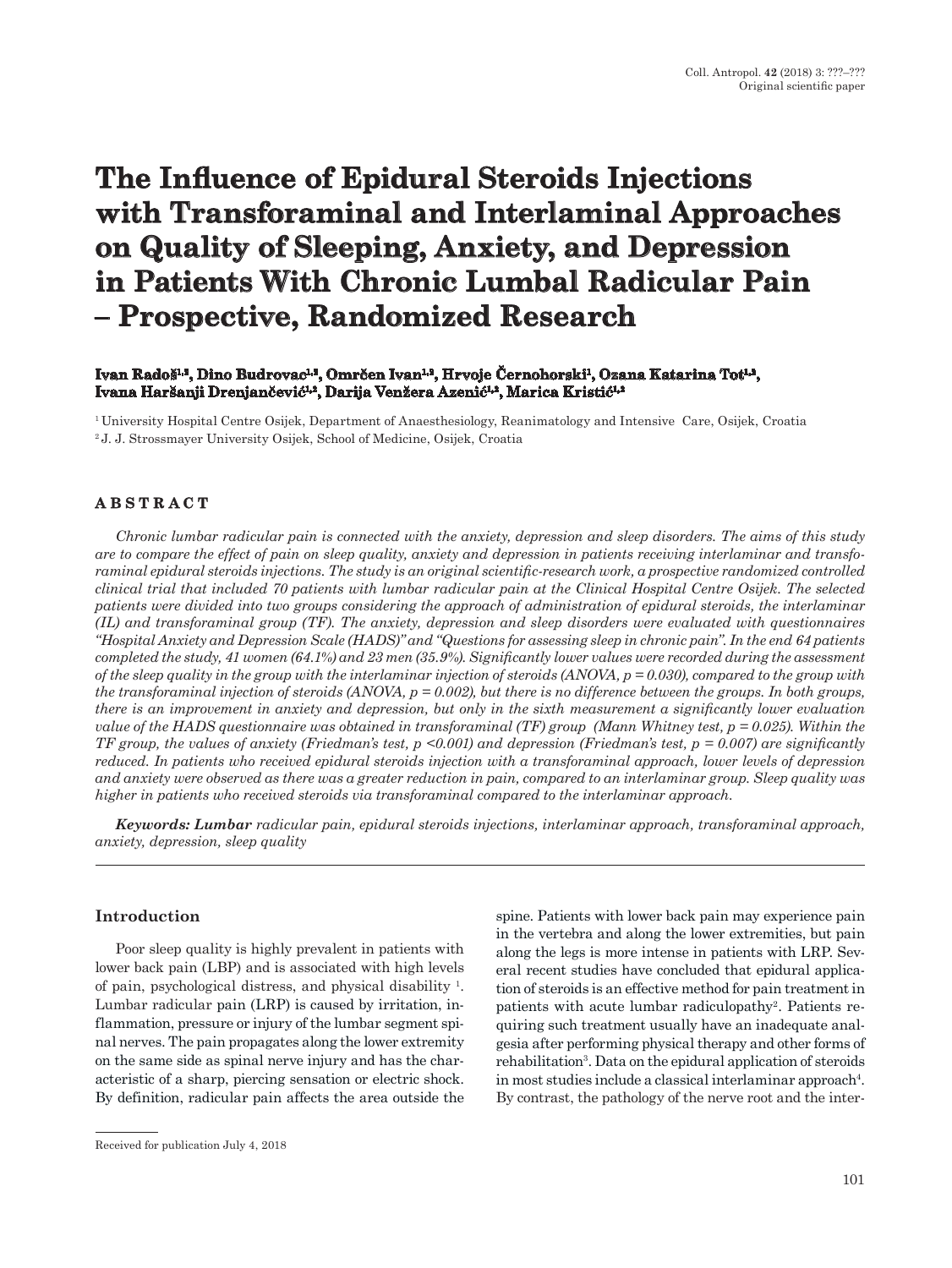vertebral disc is located in the anterior epidural space. The transforaminal approach for epidural steroids injection results in the disposal of steroids in the anterior epidural space, very close to the pathology site and therefore a lower dose of steroid is required<sup>4,5</sup>. Although the prevailing view is that epidural application of steroid is not effective in treating chronic LRP, clinical practice denies it every day. By duration, pain can be acute and chronic. Chronic pain has no protective role; it is long lasting, exhausting and becomes a chronic pain syndrome. Chronic pain is a personal experience, accompanied by a series of psychological and emotional reactions that significantly change the quality of the patient's life. Pain has a direct effect on sleep quality, and numerous studies have shown that pain has a significant impact on the development of anxiety and depression.

#### **Hypothesis and aim of the study**

Previous studies have shown the efficacy of epidural application of steroids in the treatment of the acute, but also and chronic radicular pain. The transforaminal approach for epidural steroids injections has yielded better results, although numerous studies have proven successful pain reduction by the interlaminar approach.

It is well known that pain is a direct trigger for anxiety and depression, as well for sleep disorders. After all the above we can make a hypothesis that epidural applications of steroids with an interlaminar or transforaminal approach will decrease the intensity of pain, which will result in a decreasing degree of anxiety and depression and improving the quality of sleep for the patients with chronic lumbosacral radicular pain.

Aims of this study:

- 1. Compare the effect of pain on sleep quality in patients receiving interlaminar and transforaminal steroid injections in chronic lumbar radicular pain
- 2. Compare the effect of pain on anxiety and depression in patients receiving interlaminar and transforaminal steroid injections in chronic lumbar radicular pain

#### **Materials and methods**

The study was carried out as an original scientific research work, as a prospective randomized controlled clinical trial. The Ethics Committee of the Osijek Clinical Hospital Center and the Faculty of Medicine at the Josip Juraj Strossmayer University in Osijek approved research conducting. Patients with radicular pain were selected in the Pain Clinic, Department of Anesthesiology and Intensive Care of the Clinical Hospital Center Osijek. Selected patients were divided into two groups considering the approach of administration of epidural steroids, the interlaminar (IL) and transforaminal group (TF).

The selection was made by random selection, "pulling out of the hat". Basal evaluation has been done just before randomization and the first epidural steroid injection (ESI). The first checkup was done just before the second epidural steroid injection, the second checkup was performed before the third epidural steroids injection. The third checkup has been performed two weeks after the third epidural steroids injection. The fourth and fifth checkup was performed after 12 and 24 weeks after the first basal assessment. Randomization was continued until a total of 64 patients, or respectively 32 patients per each group, did not complete the tracking via all six visits to the doctor in both groups. Patients who have fallen out from monitoring for any reason are not involved in data processing. All patients had magnetic resonance imaging (MR) of the lumbosacral segment of the spine and electromyoneurography of lower extremities (EMNG). ESI was performed at the level of the spine with overlapping of MR and EMNG verified pathology site and the patient radicular pain dermal distribution. In cases with several pathological levels as a possible cause of radicular pain, ESI has been applied at the level that has been most pathologically altered (EMNG and MR verified).

To include patients in the study, they had to meet the inclusive criteria:

- Age between 18 and 80 years
- The intensity of pain along the leg assessed by a visual-analog scale (VAS 0-10) equal to or greater than five before the first epidural steroids injection
- The intensity of pain along the leg stronger than the lower back pain
- Patients with lumbar radicular pain that in the last 6 months did not have a satisfactory response to conventional treatment (pharmacotherapy and physical therapy)
- Spinal stenosis or compression of the lateral lumbar stenosis duct documented by MR images, which could potentially explain the clinical patient's signs and symptoms of radicular pain
- The absence of significant motor deficiency or fecal/ urine incontinence

Excluding criteria, for patients were the same for both groups (they have not been included or they have been excluded from the study if they have one exclusion criteria):

- Age younger than 18 years or older than 80 years
- The intensity of pain along the leg assessed by a visual-analog scale (VAS 0-10) equal or less than four
- The intensity of the low back pain stronger than pain along the leg
- Symptoms of lumbar radicular pain shorter than 6 months
- Pregnant and lactating women or women in the generative age without adequate contraception
- Patients with bilateral radicular pain
- Patients with progressive neurological deficit
- Patients with previous lumbar spine surgery
- Patients with coagulation disorder, including those receiving anticoagulant medications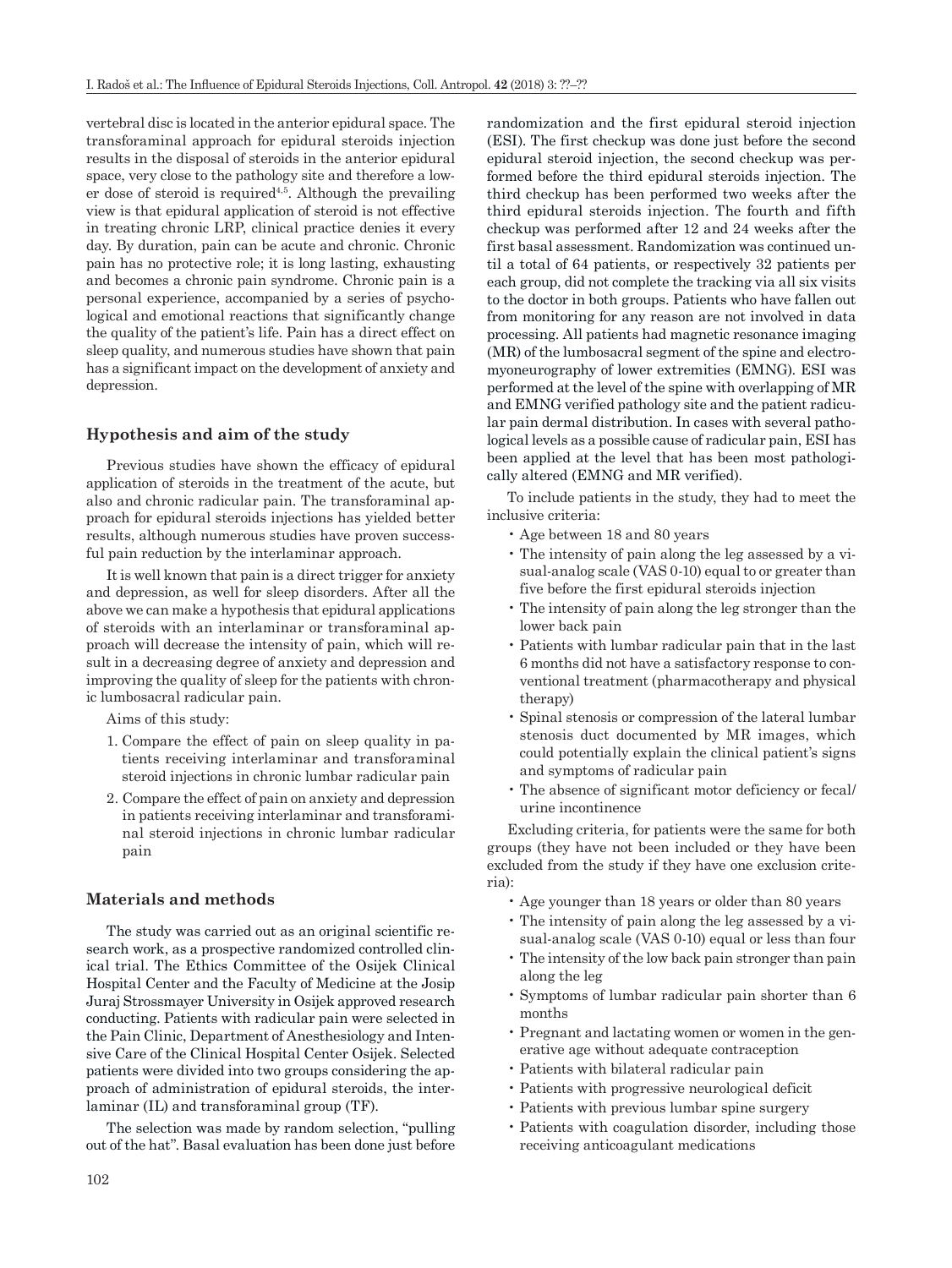- Patients with previous allergic reactions to local anesthetics, steroids, contrasts or opiates
- Patients who received epidural steroids injection in a period of a year ago
- Patients with a history of addiction to opioids or patients currently on long-acting opioids

After careful selection of patients who met the inclusion criteria of the study, an interview was conducted with patients, in which the researcher explained to them the nature, the course, treatment options, the possible risks of the treatment, the goal of the treatment, and the possible outcome of the treatment of their lumbar radicular pain. After agreeing to participate in the research, the patients signed an informed consent for performing the procedure and consent for the collecting and statically processing of data for scientific purposes, with the protection of patients identity. All collected materials were encrypted for the anonymity of patients.

Patients who entered the study were not subjected to aggressive tests or therapeutic interventions outside of the usual procedures for treating such patients.

After signing informed consent, the patients filled the questionnaire for receiving basic information about the patient. This questionnaire represents a patient's history and patients completed it before the first injection of steroids. During controls, patients only filled new changes. Patients also completed questionnaires assessing the effect of pain on sleep quality, anxiety, and depression. These questionnaires are:

- Questions for assessing sleep in chronic pain
- Hospital Anxiety and Depression Scale (HADS)

By reading a scale (0 to 100) about sleep estimation in chronic pain, higher values indicated better sleep quality, and lower values indicated poor sleep quality. HADS is a questionnaire consisting of 14 questions - seven related to depression and seven to anxiety. Four responses are possible, and the scoring scale is ranging from 0 to 3. The total points for each part are from 0 to 21. It is assumed that the normal state is 0 to 7 points, the border disease state is from 8 to 10 points, and a disease state is from 11 to 21 points. Patients received a series of three steroid injections into the lumbar epidural space by the interlaminar or transforaminal approach, within 2 weeks intervals. Patients did not receive anticonvulsive or antidepressive therapy during follow-up. For mitigation of penetrating pain, patients received one or two Tramadol 50 mg pills as needed (max. 400 mg / 24 hours). Researchers monitored and reevaluated patients on each visit before ESI application, and three and six months after first steroid injection. Patients reported adverse reactions on each control, which was recorded in a special paper form for each patient.

## **Statistics**

Numerical data are described by the basic measures of medium and dispersion. The normality of distribution of observed numeric variables was tested by KolmogorovSmirnov test. The category variables are described in absolute and relative frequencies. Testing of differences was done for groups of respondents in six measurements. To study the differences between the two independent groups within each measurement, Student's T-test and Mann-Whitney test were used, depending on the normality of the distribution. The differences between categorical variables were tested by the  $x^2$  test (Fisher's exact test). To investigate the differences between the six measurements of individual parameters, ANOVA was used for repeated measurements and Friedman's test, a nonparametric test of variance analysis for dependent measurements. We used originally written database programs and statistical package Stat Soft, Inc. (2005). Statistica (data analysis software system), version 7.1. www.statsoft.com.

To evaluate the importance of the results obtained, the level of importance  $α = 0.05$  was chosen

During this clinical research, ethical principles were respected in accordance with well-known and established fundamental principles of ethics and human rights protection valid in the field of medical sciences.

#### **Results**

In our research, we included 70 patients by random selection, and 64 of them completed the study. By gender, 41 were women (64.1%) and 23 men (35.9%). Six patients did not complete the monitoring. Three patients left each group after the first, second or third ESI and they did not enter in the statistical analysis. Patients in both groups, transforaminal and interlaminar, had a significant reduction in pain intensity after the receiving epidural steroids injection procedure during the control visits.6

Significantly lower values were recorded during the assessment of the sleep quality in the group with the interlaminar injection of steroids  $(ANOVA, p = 0.030)$ , compared to the group with the transforaminal injection of steroids (ANOVA,  $p = 0.002$ ), but there is no difference between groups (Figure 25).

Mood disorders (depression, anxiety) were followed with the HADS questionnaire in order to obtain the over-

How would you evaluate your pain intensity now, at this moment?



*Fig.1. Evaluation of pain intensity after epidural steroid administration by transforaminal or interlaminar approach.6*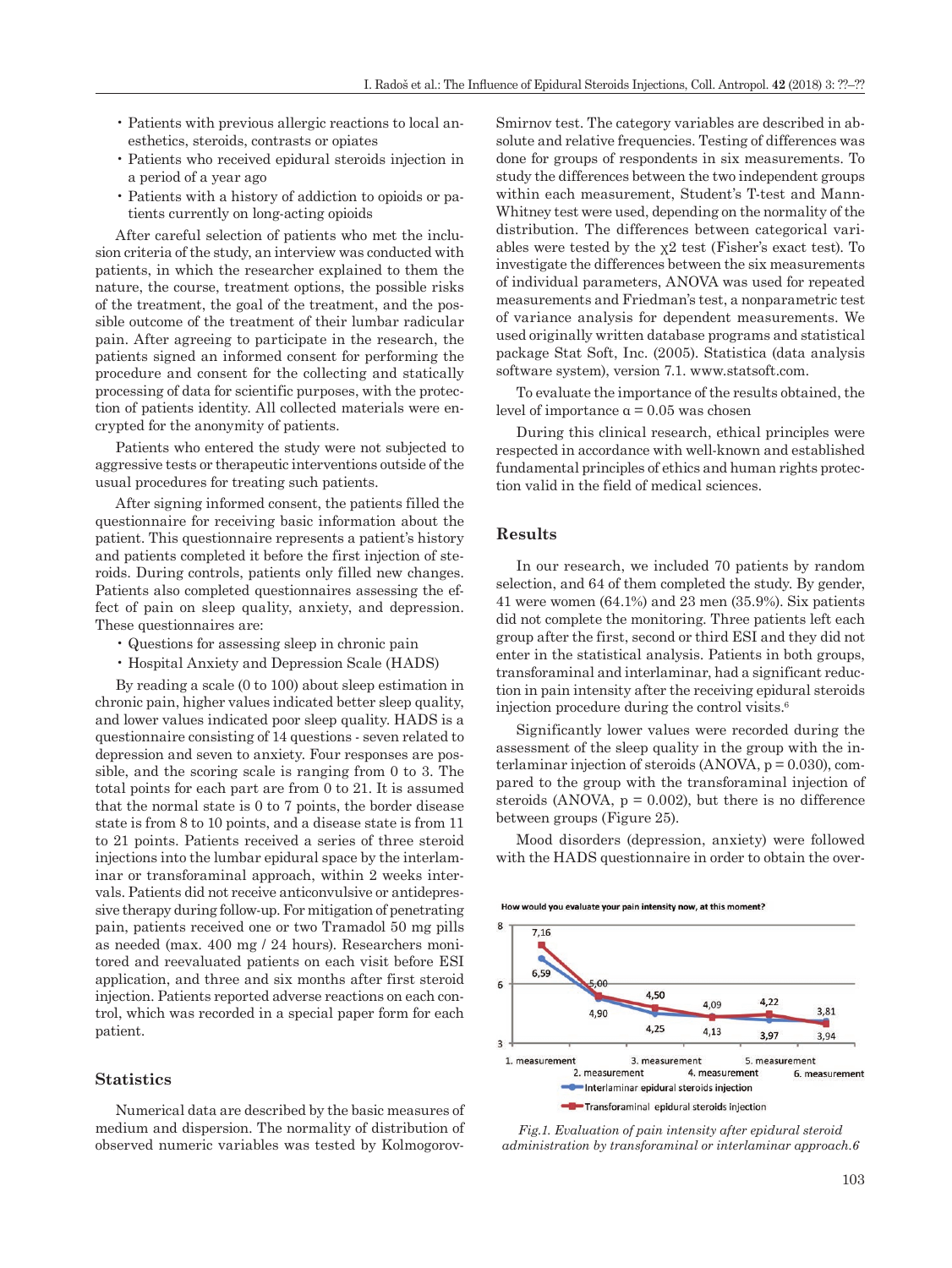| HADS questionnaire | Epidural steroids injection        |                                      | Total              | $p^{\dagger}$ |
|--------------------|------------------------------------|--------------------------------------|--------------------|---------------|
|                    | Interlaminar<br>$Sv$ ( $\pm SD$ )* | Transforaminal<br>$Sv$ ( $\pm SD$ )* | $Sv$ ( $\pm SD$ )* |               |
|                    |                                    |                                      |                    |               |
| measurement        | 12,03(3,82)                        | 11,25(4,4)                           | 11,64(4,11)        | 0,531         |
| measurement        | 11,09(4,89)                        | 10,28(4,5)                           | 10,69(4,7)         | 0,467         |
| measurement        | 11,28(5,46)                        | 9,81(4,7)                            | 10,55(5,11)        | 0,233         |
| measurement        | 10,47(5,26)                        | 9,75(4,4)                            | 10,11(4,84)        | 0,666         |
| measurement        | 10,66(5,28)                        | 9,22(4,7)                            | 9,94(5,01)         | 0,148         |
| measurement        | 11(5,17)                           | 9,09(4,8)                            | 10,05(5,04)        | 0,071         |
| <b>DEPRESSION</b>  |                                    |                                      |                    |               |
| measurement        | 10,63(3,94)                        | 10,56(4,37)                          | 10,59(4,13)        | 0,930         |
| measurement        | 10,56(4,26)                        | 9,69(4,62)                           | 10,13(4,43)        | 0,599         |
| measurement        | 10,25(4,11)                        | 9,75(4,46)                           | 10(4,27)           | 0,666         |
| measurement        | 9,72(4)                            | 9,03(4,71)                           | 9,38(4,35)         | 0,576         |
| measurement        | 10,03(3,95)                        | 8,69 (4,88)                          | 9,36(4,45)         | 0,240         |
| measurement        | 10,44(3,74)                        | 8,44 (4,93)                          | 9,44(4,46)         | 0,025         |

**TABLE 1** AVERAGE VALUES OF HADS ESTIMATES OF ANXIETY AND DEPRESSION

\* Mean value (standard deviation); † Mann-Whitney test



*Fig.2. Evaluation of sleep quality in chronic pain by groups and measurements.*

all impression of pain and its impact on the general condition of the patients. It consists of 14 questions; seven refer to depression and seven to anxiety. Four responses are possible, and the scoring scale is ranging from 0 to 3. The total points for each part are from 0 to 21. It is assumed that the normal state is 0 to 7 points, the border disease state is from 8 to 10 points, and a disease state is from 11 to 21 points. The only psychiatrist sets the final diagnosis of the depressive or anxiolytic condition, after completing the clinical evaluation.

In both groups, there is an improvement in anxiety and depression, but only in the sixth measurement a significantly lower evaluation value of the HADS questionnaire was obtained in transforaminal (TF) group (Mann Whit-



*Fig.3. HADS anxiety assessment by measurements and groups.*

ney test,  $p = 0.025$ ). Within the TF group, the values of anxiety (Friedman's test, p <0.001) and depression (Friedman's test,  $p = 0.007$ ) are significantly reduced.

#### **Discussion**

In patients with chronic pain, the usual problems are insomnia and depression<sup>7</sup>. A group of authors from Turkey compared sleep quality in 200 patients with low back pain (LBP) versus 200 healthy individuals. In patients with LBP, the mean Pittsburgh Sleep Quality Index (PSQI) was  $8.1 +$ /- 4.3 versus  $4.6 +$ /- 3.4 in healthy individuals in the control group.  $(p \le 0.001)$ . This study showed that sleep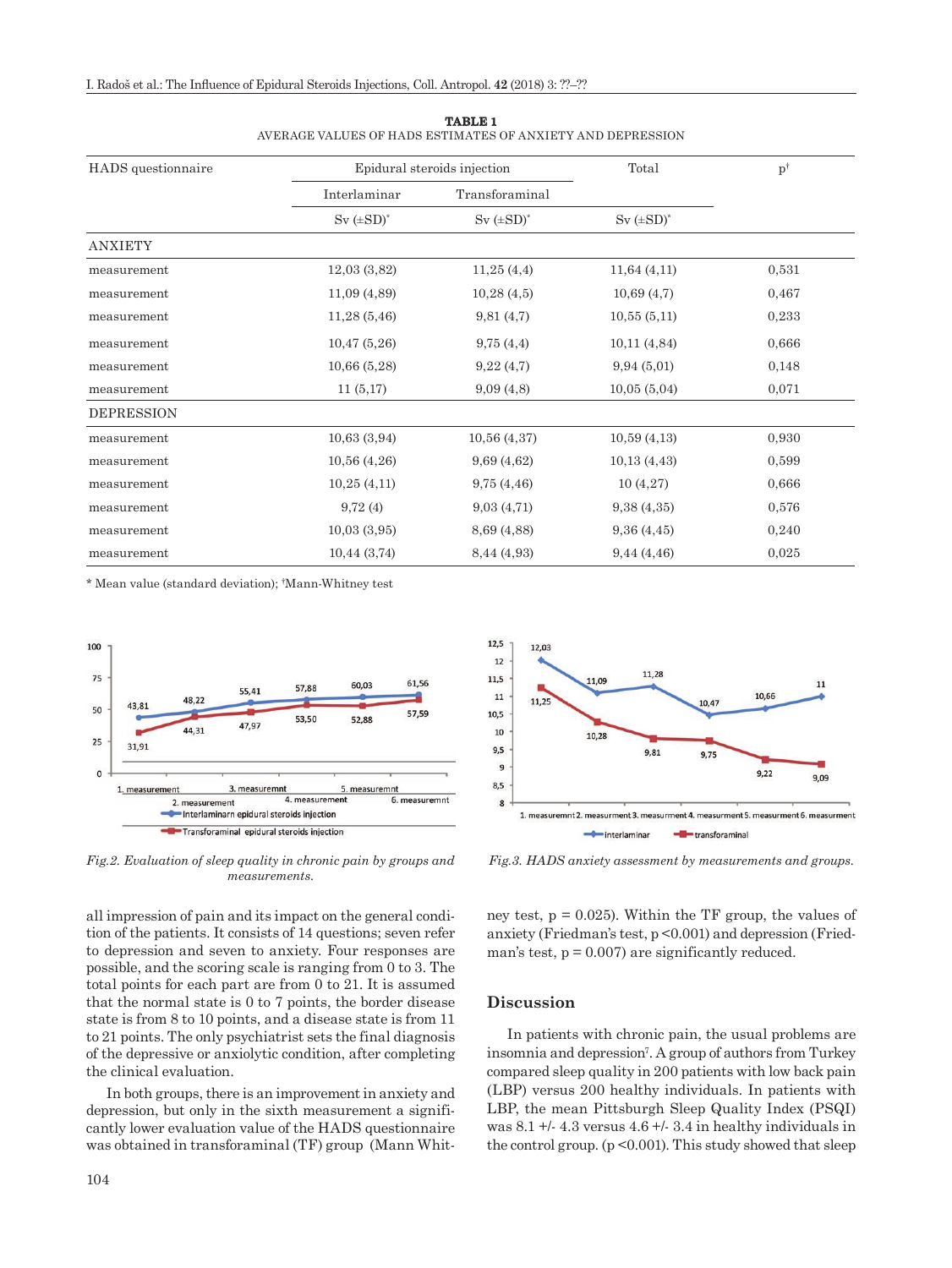

*Fig. 4. HADS depression assessment by measurements and groups.*

quality was significantly impaired in patients with LBP compared to a healthy control group8. Bahouq et al., in their study conducted in 2013, found that the prevalence of insomnia in patients with lower back pain was 64%9 . Before first epidural steroids injection, over 50% of patients in this study had a moderate or strong adverse effect of pain on sleep quality. This is not surprising because sleep disorders and chronic pain are associated in the way that pain leads to sleep disorders, and sleep disorders increase the perception of pain.

A group of German authors made a meta-analysis of 34 studies. The perception of pain in patients with lower back pain is significantly associated with depression and fear10. Inadequately diagnosed and insufficiently treated sleep disorders, with emotional, cognitive and behavioral maladaptive processes in patients with chronic pain, can lead to the development of chronic sleep disorders, which then contribute to mentioned maladaptive emotional, cognitive and behavioral responses 11. The insomnia will also significantly enhance the impact of pain on daily functioning, particularly when it comes in pair with a major depressive disorder<sup>7</sup>.

In our study, the patients in both groups in the first control had a severe state of anxiety. At the sixth control, patients in the IL group on average stayed in an illness state of anxiety, and in the TF group, the condition improved so that the patient's average was in the border state of anxiety. In the assessment of depression, both groups were in a state of illness, and at the end of monitoring after six months, they were in a border state.

A group of authors from Turkeystudied the effect of transforaminal use of steroids on functional status, psychological status and sleep quality in patients with a herniated disc of the lumbar spine. The results showed an 83% reduction in pain intensity, a 71% increase in functional status, and a 69% improvement in sleep quality 2 weeks after the procedure. After 12 months, slight decrease in improvement appear, so that the reduction of pain intensity at the end was 73%, 65% increase in functional status and improvement in sleep quality by 62%12. In our study, in both groups of patients (interlaminar and transforaminal ESI), the proportion of patients with anxiety (65.6% and 53.1%) is higher than the proportion of anxiety in the general population (18%), which is consistent with other studies. Shilabant and al. compared the interaction of pain intensities, sleep disorders and emotions in patients with non-specific pain in the lumbar spine (NSLBP) in 555 patients and 112 healthy subjects. Patients with NSLBP had a greater incidence of sleep disorder, anxiety disorders and depression than healthy subjects. More than half of the patients with NSLBP (278- 50.1%) experienced anxiety symptoms, 379 (68.3%) had depression, and 161 (29.0%) had a sleep disorder. In a group of 112 healthy subjects, 18 (16.1%) had anxiety symptoms, 13 (11.6%) had depression and 14 (12.5%) had sleep disorders. Patients with NSLBP had statistically significantly more symptoms of anxiety, depression and sleep disorders  $(p < 0.01)^{13}$ . Simultaneously with the treatment of pain, it is of great importance to treat anxiety and depression due to the strong interaction of pain with anxiety and depression, as vice versa. Depression and pain significantly affect chronic pain, but also the quality of life of patients. Hiyama et al. have studied the effect of depression and neuropathic pain on the quality of life in patients with Low Back Pain (LBP). The incidence of neuropathic pain was higher in patients with depression than in patients who did not have depression. Patients with depression had a higher intensity of pain (NRS) and poor quality of life (QQL) 14.

Among the group of patients suffering from a major depression, 69% of them complain of physical symptoms, among which the most common are a headache, arthritis, chest pain, joint pain, muscle pain, digestive disorders, cardiac palpitations, fatigue, fluid interference, and libido interference. Non-inclusion of physical symptoms in the therapeutic goal is the most common cause of depression relapse, and 76% of patients have experienced relapse within 10 months $15,16$ .

In primary health care system patients appear with painful physical symptoms (a headache, abdominal pain, muscular pain) in 80% of all cases, and pain symptoms are clinically significant in 92% of primary depressive patients<sup>17</sup>. Of the total number of patients with severe depression disorder, 65% have painful symptoms, while in 35% there are no painful symptoms. The success of recognizing depression when only affective symptoms are present is 90%, while with the presence and physical symptoms success is reduced to 50%18. In the co-morbidity of chronic pain (musculoskeletal pain) and depression as well as anxiety, disabling effect is higher and the quality of life is worse $19$ . Although it is understandable that depression and painful conditions occur often together, and their treatment is more expensive and harder than each condition individually, their interaction is incomprehensible. Large studies have shown that the symptoms of depression are the precursor of future episodes of arthritis, neck pain and musculoskeletal symptoms compared to those patients without depressive symptoms20. Other studies have shown that low back pain is twice as likely in depressed individuals as compared to individuals without depression $21$ . Patients with multiple painful symptoms such as back pain, head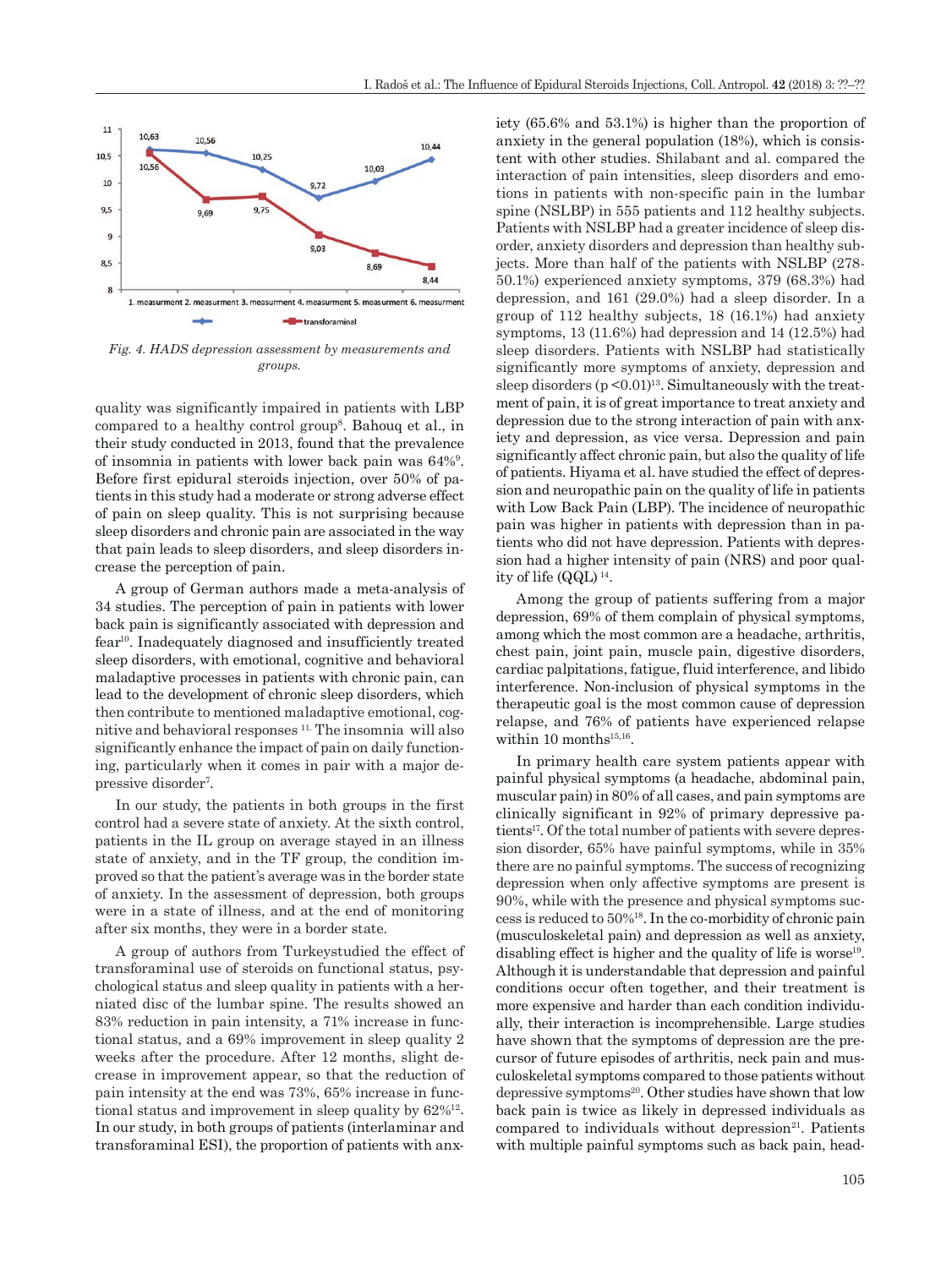ache, abdominal pain, chest pain, and facial pain have a 3-5 times greater chance of developing depression than painless patients and painful symptoms associated with at least double increase in the risk of coexisting depres $sion<sup>21</sup>$ . In addition, patients with chronic pain have three times higher possibility to meet the criteria than those patients who do not have chronic pain<sup>22</sup>.

The relationship between depression and pain becomes stronger if the strength of these two conditions increases. For example, an increase of pain intensity will increase the symptoms of depression and the depression will deteriorate. In the same way, if the symptoms of depression increase, the patients will more regret on pain, often go to the visits to the doctor due to back pain. It will lead to greater number of diagnostic procedures, increase in medications using, and the cost of such treatment will be far greater in comparison with those who do not have de $presion<sup>24,25,26</sup>$ . Depression in patients with lower back pain is associated with poor treatment outcomes. Social support is a factor that can be affected and so mitigate the symptoms of depression could improve the outcome of the treatment of patients with low back pain. More social support is associated with a better recovery of symptoms of depression.

It follows that in the treatment of pain in the lumbar spine, multidisciplinary approach, which include social

#### **REFERENCES**

1.[PINHEIRO MB](https://www.ncbi.nlm.nih.gov/pubmed/?term=Pinheiro%20MB%5BAuthor%5D&cauthor=true&cauthor_uid=27571889), [HO KK,](https://www.ncbi.nlm.nih.gov/pubmed/?term=Ho%20KK%5BAuthor%5D&cauthor=true&cauthor_uid=27571889) [FERREIRA ML,](https://www.ncbi.nlm.nih.gov/pubmed/?term=Ferreira%20ML%5BAuthor%5D&cauthor=true&cauthor_uid=27571889) [REFSHAUGE KM,](https://www.ncbi.nlm.nih.gov/pubmed/?term=Refshauge%20KM%5BAuthor%5D&cauthor=true&cauthor_uid=27571889) [GRUNSTEIN R,](https://www.ncbi.nlm.nih.gov/pubmed/?term=Grunstein%20R%5BAuthor%5D&cauthor=true&cauthor_uid=27571889) [HOPPER JL](https://www.ncbi.nlm.nih.gov/pubmed/?term=Hopper%20JL%5BAuthor%5D&cauthor=true&cauthor_uid=27571889), [MAHER CG,](https://www.ncbi.nlm.nih.gov/pubmed/?term=Maher%20CG%5BAuthor%5D&cauthor=true&cauthor_uid=27571889) [KOES BW](https://www.ncbi.nlm.nih.gov/pubmed/?term=Koes%20BW%5BAuthor%5D&cauthor=true&cauthor_uid=27571889), [ORDOÑANA](https://www.ncbi.nlm.nih.gov/pubmed/?term=Ordo%C3%B1ana%20JR%5BAuthor%5D&cauthor=true&cauthor_uid=27571889)  [JR](https://www.ncbi.nlm.nih.gov/pubmed/?term=Ordo%C3%B1ana%20JR%5BAuthor%5D&cauthor=true&cauthor_uid=27571889), [FERREIRA PH](https://www.ncbi.nlm.nih.gov/pubmed/?term=Ferreira%20PH%5BAuthor%5D&cauthor=true&cauthor_uid=27571889), Twin Res Hum Genet, 19 (2016) 492. DOI: 10.1017/ thg.2016.67. — 2. VROOMEN PC, DE KROM MC, SLOFSTRA PD, KNOTTNERUS JA, J Spinal Disord, 13 (2000) 463. DOI: [10.1097/00002517-200012000-00001.](http://dx.doi.org/10.1097/00002517-200012000-00001) — 3. [BOTWIN KP](https://www.ncbi.nlm.nih.gov/pubmed/?term=Botwin%20KP%5BAuthor%5D&cauthor=true&cauthor_uid=12622487), [GRUBER](https://www.ncbi.nlm.nih.gov/pubmed/?term=Gruber%20RD%5BAuthor%5D&cauthor=true&cauthor_uid=12622487)  [RD,](https://www.ncbi.nlm.nih.gov/pubmed/?term=Gruber%20RD%5BAuthor%5D&cauthor=true&cauthor_uid=12622487) Phys Med Rehab Clin N America, 14 (2003) 1. [DOI: org/10.1016/](http://dx.doi.org/10.1016/S1047-9651(02)00048-7) [S1047-9651\(02\)00048-7.](http://dx.doi.org/10.1016/S1047-9651(02)00048-7) — 4. [RHO ME](http://www.ncbi.nlm.nih.gov/pubmed?term=%22Rho%20ME%22%5BAuthor%5D), [TANG CT,](http://www.ncbi.nlm.nih.gov/pubmed?term=%22Tang%20CT%22%5BAuthor%5D) Phys Med Rehabil Clin N Am,22 (2011) 139. DOI: 10.1016/j.pmr.2010.10.006. — 5. MCLAIN RF, KAPURAL L, MEKHAIL N, Spine J, 5 (2005) 191. DOI:[10.1016/j.](https://doi.org/10.1016/j.spinee.2004.10.046) [spinee.2004.10.046.](https://doi.org/10.1016/j.spinee.2004.10.046) — 6. RADOS I, SAKIC K, FINGLER M, KAPURAL L, Pain Med. 12 (2011) 1316. DOI: 10.1111/j.1526-4637.2011.01213.x. — 7. [WILSON KG](https://www.ncbi.nlm.nih.gov/pubmed/?term=Wilson%20KG%5BAuthor%5D&cauthor=true&cauthor_uid=11882770), [ERIKSSON MY](https://www.ncbi.nlm.nih.gov/pubmed/?term=Eriksson%20MY%5BAuthor%5D&cauthor=true&cauthor_uid=11882770), [D'EON JL,](https://www.ncbi.nlm.nih.gov/pubmed/?term=D%27Eon%20JL%5BAuthor%5D&cauthor=true&cauthor_uid=11882770) [MIKAIL SF,](https://www.ncbi.nlm.nih.gov/pubmed/?term=Mikail%20SF%5BAuthor%5D&cauthor=true&cauthor_uid=11882770) [EMERY](https://www.ncbi.nlm.nih.gov/pubmed/?term=Emery%20PC%5BAuthor%5D&cauthor=true&cauthor_uid=11882770)  [PC,](https://www.ncbi.nlm.nih.gov/pubmed/?term=Emery%20PC%5BAuthor%5D&cauthor=true&cauthor_uid=11882770) Clin J Pain, 18 (2002) 77.DOI: org/10.1097/00002508-200203000- 00002. — 8. [SEZGIN M](https://www.ncbi.nlm.nih.gov/pubmed/?term=Sezgin%20M%5BAuthor%5D&cauthor=true&cauthor_uid=25322735), [HASANEFENDIOQLU EZ](https://www.ncbi.nlm.nih.gov/pubmed/?term=Hasanefendio%C4%9Flu%20EZ%5BAuthor%5D&cauthor=true&cauthor_uid=25322735), [SUNGUR MA](https://www.ncbi.nlm.nih.gov/pubmed/?term=Sungur%20MA%5BAuthor%5D&cauthor=true&cauthor_uid=25322735), [IN-](https://www.ncbi.nlm.nih.gov/pubmed/?term=Incel%20NA%5BAuthor%5D&cauthor=true&cauthor_uid=25322735)[CEL NA,](https://www.ncbi.nlm.nih.gov/pubmed/?term=Incel%20NA%5BAuthor%5D&cauthor=true&cauthor_uid=25322735) [CIMEN ÖB](https://www.ncbi.nlm.nih.gov/pubmed/?term=%C3%87imen%20%C3%96B%5BAuthor%5D&cauthor=true&cauthor_uid=25322735), [KANIK A](https://www.ncbi.nlm.nih.gov/pubmed/?term=Kan%C4%B1k%20A%5BAuthor%5D&cauthor=true&cauthor_uid=25322735), [SAHIN G,](https://www.ncbi.nlm.nih.gov/pubmed/?term=%C5%9Eahin%20G%5BAuthor%5D&cauthor=true&cauthor_uid=25322735) J Back Musculoskelet Rehabil, 28 (2015) 433. DOI: 10.3233/BMR-140537. — 9. [BAHOUQ](https://www.ncbi.nlm.nih.gov/pubmed/?term=Bahouq%20H%5BAuthor%5D&cauthor=true&cauthor_uid=23124732)  [H,](https://www.ncbi.nlm.nih.gov/pubmed/?term=Bahouq%20H%5BAuthor%5D&cauthor=true&cauthor_uid=23124732) [ALLALI F,](https://www.ncbi.nlm.nih.gov/pubmed/?term=Allali%20F%5BAuthor%5D&cauthor=true&cauthor_uid=23124732) [RKAIN H,](https://www.ncbi.nlm.nih.gov/pubmed/?term=Rkain%20H%5BAuthor%5D&cauthor=true&cauthor_uid=23124732) [HMAMOUCHI I,](https://www.ncbi.nlm.nih.gov/pubmed/?term=Hmamouchi%20I%5BAuthor%5D&cauthor=true&cauthor_uid=23124732) [HAJJAJ HN,](https://www.ncbi.nlm.nih.gov/pubmed/?term=Hajjaj-Hassouni%20N%5BAuthor%5D&cauthor=true&cauthor_uid=23124732) Rheumatol Int, 33 (2013) 1277. DOI: 10.1007/s00296-012-2550-x. — 10. [BLETZER](https://www.ncbi.nlm.nih.gov/pubmed/?term=Bletzer%20J%5BAuthor%5D&cauthor=true&cauthor_uid=27501800)  [J,](https://www.ncbi.nlm.nih.gov/pubmed/?term=Bletzer%20J%5BAuthor%5D&cauthor=true&cauthor_uid=27501800) [GANTZ S](https://www.ncbi.nlm.nih.gov/pubmed/?term=Gantz%20S%5BAuthor%5D&cauthor=true&cauthor_uid=27501800), [VOIGT T,](https://www.ncbi.nlm.nih.gov/pubmed/?term=Voigt%20T%5BAuthor%5D&cauthor=true&cauthor_uid=27501800) [NEUBAUER E,](https://www.ncbi.nlm.nih.gov/pubmed/?term=Neubauer%20E%5BAuthor%5D&cauthor=true&cauthor_uid=27501800) [SCHILTENWOLF M](https://www.ncbi.nlm.nih.gov/pubmed/?term=Schiltenwolf%20M%5BAuthor%5D&cauthor=true&cauthor_uid=27501800), Schmerz, 31 (2017) 93. DOI: 10.1007/s00482-016-0143-4. — 11. STIEFEL F, ST-AGNO D,CNS Drugs, 18 (2004) 285. DOI: [10.2165/00023210-200418050-](https://doi.org/10.2165/00023210-200418050-00002) [00002](https://doi.org/10.2165/00023210-200418050-00002). — 12. SARIYILDIZA MA, BATMAZ I, YAZMALAR L, GUNES M, TURAN Y, [J Back Musculoskelet Rehabil,3](https://www.ncbi.nlm.nih.gov/pubmed/?term=SARIYILDIZA+MA%2C+BATMAZ++I%2C+YAZMALAR++L%2C+GUNES+M%2C+TURAN+Y%2C+Journal+of+Back+and+Musculoskeletal+Rehabilitation+30+(2017)+265%E2%80%9370.+DOI%3A+10.3233%2FBMR-150438.)0 (2017) 265. DOI: 10.3233/ BMR-150438. — 13. [SRIBASTAV SS](https://www.ncbi.nlm.nih.gov/pubmed/?term=Sribastav%20SS%5BAuthor%5D&cauthor=true&cauthor_uid=28533953), [PEIHENG H,](https://www.ncbi.nlm.nih.gov/pubmed/?term=Peiheng%20H%5BAuthor%5D&cauthor=true&cauthor_uid=28533953) [JUN L,](https://www.ncbi.nlm.nih.gov/pubmed/?term=Jun%20L%5BAuthor%5D&cauthor=true&cauthor_uid=28533953) [ZEMIN](https://www.ncbi.nlm.nih.gov/pubmed/?term=Zemin%20L%5BAuthor%5D&cauthor=true&cauthor_uid=28533953)  [L,](https://www.ncbi.nlm.nih.gov/pubmed/?term=Zemin%20L%5BAuthor%5D&cauthor=true&cauthor_uid=28533953) [FUXIN W,](https://www.ncbi.nlm.nih.gov/pubmed/?term=Fuxin%20W%5BAuthor%5D&cauthor=true&cauthor_uid=28533953) [JIANRU W](https://www.ncbi.nlm.nih.gov/pubmed/?term=Jianru%20W%5BAuthor%5D&cauthor=true&cauthor_uid=28533953), [HUI L,](https://www.ncbi.nlm.nih.gov/pubmed/?term=Hui%20L%5BAuthor%5D&cauthor=true&cauthor_uid=28533953) [HUA W,](https://www.ncbi.nlm.nih.gov/pubmed/?term=Hua%20W%5BAuthor%5D&cauthor=true&cauthor_uid=28533953) [ZHAOMIN Z](https://www.ncbi.nlm.nih.gov/pubmed/?term=Zhaomin%20Z%5BAuthor%5D&cauthor=true&cauthor_uid=28533953), [Peer J](https://www.ncbi.nlm.nih.gov/pmc/articles/PMC5436560/), 5 (2017) e3282. DOI: [10.7717/peerj.3282.](https://dx.doi.org/10.7717%2Fpeerj.3282) — 14. [HIYAMA A](https://www.ncbi.nlm.nih.gov/pubmed/?term=Hiyama%20A%5BAuthor%5D&cauthor=true&cauthor_uid=26874952), [WATANABE M](https://www.ncbi.nlm.nih.gov/pubmed/?term=Watanabe%20M%5BAuthor%5D&cauthor=true&cauthor_uid=26874952), [KA-](https://www.ncbi.nlm.nih.gov/pubmed/?term=Katoh%20H%5BAuthor%5D&cauthor=true&cauthor_uid=26874952)[TOH H,](https://www.ncbi.nlm.nih.gov/pubmed/?term=Katoh%20H%5BAuthor%5D&cauthor=true&cauthor_uid=26874952) [SATO M,](https://www.ncbi.nlm.nih.gov/pubmed/?term=Sato%20M%5BAuthor%5D&cauthor=true&cauthor_uid=26874952) [SAKAI D,](https://www.ncbi.nlm.nih.gov/pubmed/?term=Sakai%20D%5BAuthor%5D&cauthor=true&cauthor_uid=26874952) [MOCHIDA J](https://www.ncbi.nlm.nih.gov/pubmed/?term=Mochida%20J%5BAuthor%5D&cauthor=true&cauthor_uid=26874952), Eur Spine J, 25 (2016) 2750. DOI: 10.1007/s00586-016-4432-5. — 15. [SIMON GE,](https://www.ncbi.nlm.nih.gov/pubmed/?term=Simon%20GE%5BAuthor%5D&cauthor=true&cauthor_uid=10536124) [VONKORFF](https://www.ncbi.nlm.nih.gov/pubmed/?term=VonKorff%20M%5BAuthor%5D&cauthor=true&cauthor_uid=10536124) 

support to patients, is extremely important<sup>27</sup>. The presence of pain negatively affects the recognition and treatment of depression. Depression is often unrecognizable and therefore it is not treated. It is not yet quite clear the mechanism of why patients with depression and pain have a weaker response to the usual treatment of depression in comparison with patients suffering from depression without pain. Depression also increases the overall cost of health care for patients with pain, lead to a weaker response to pain management, decrease patient's satisfaction and result in more common additional episodes of pain in the future28. The combination of depression and pain is associated with a worse clinical picture in comparison with a present of only one clinical entity. It is vital to treat depression and pain at the same time to get optimal treatment outcomes.

#### **Conclusion**

In patients who received epidural steroids injection with a transforaminal approach, lower levels of depression and anxiety were observed as there was a greater reduction in chronic pain, compared to an interlaminar group. Sleep quality was higher in patients who received steroids via transforaminal compared to the interlaminar approach.

[M,](https://www.ncbi.nlm.nih.gov/pubmed/?term=VonKorff%20M%5BAuthor%5D&cauthor=true&cauthor_uid=10536124) [PICCINELLI M](https://www.ncbi.nlm.nih.gov/pubmed/?term=Piccinelli%20M%5BAuthor%5D&cauthor=true&cauthor_uid=10536124), [FULLERTON C,](https://www.ncbi.nlm.nih.gov/pubmed/?term=Fullerton%20C%5BAuthor%5D&cauthor=true&cauthor_uid=10536124) [ORMEL J](https://www.ncbi.nlm.nih.gov/pubmed/?term=Ormel%20J%5BAuthor%5D&cauthor=true&cauthor_uid=10536124), N Engl J Med, 341 (1999) 1329. DOI: [10.1056/NEJM199910283411801.](https://doi.org/10.1056/NEJM199910283411801) — 16. [PAYKEL](https://www.ncbi.nlm.nih.gov/pubmed/?term=Paykel%20ES%5BAuthor%5D&cauthor=true&cauthor_uid=8637947)  [ES,](https://www.ncbi.nlm.nih.gov/pubmed/?term=Paykel%20ES%5BAuthor%5D&cauthor=true&cauthor_uid=8637947) [RAMANA R,](https://www.ncbi.nlm.nih.gov/pubmed/?term=Ramana%20R%5BAuthor%5D&cauthor=true&cauthor_uid=8637947) [COOPER Z,](https://www.ncbi.nlm.nih.gov/pubmed/?term=Cooper%20Z%5BAuthor%5D&cauthor=true&cauthor_uid=8637947) [HAYHURST H,](https://www.ncbi.nlm.nih.gov/pubmed/?term=Hayhurst%20H%5BAuthor%5D&cauthor=true&cauthor_uid=8637947) [KERR J,](https://www.ncbi.nlm.nih.gov/pubmed/?term=Kerr%20J%5BAuthor%5D&cauthor=true&cauthor_uid=8637947) [BAROCKA A,](https://www.ncbi.nlm.nih.gov/pubmed/?term=Barocka%20A%5BAuthor%5D&cauthor=true&cauthor_uid=8637947) Psychol Med, 25 (1995) 1171. DOI: [10.1017/S0033291700033146](http://dx.doi.org/10.1017/S0033291700033146). — 17. [BÄR KJ](https://www.ncbi.nlm.nih.gov/pubmed/?term=B%C3%A4r%20KJ%5BAuthor%5D&cauthor=true&cauthor_uid=16061323), [BREHM S,](https://www.ncbi.nlm.nih.gov/pubmed/?term=Brehm%20S%5BAuthor%5D&cauthor=true&cauthor_uid=16061323) [BOETTGER MK,](https://www.ncbi.nlm.nih.gov/pubmed/?term=Boettger%20MK%5BAuthor%5D&cauthor=true&cauthor_uid=16061323) [BOETTGER S,](https://www.ncbi.nlm.nih.gov/pubmed/?term=Boettger%20S%5BAuthor%5D&cauthor=true&cauthor_uid=16061323) [WAGNER](https://www.ncbi.nlm.nih.gov/pubmed/?term=Wagner%20G%5BAuthor%5D&cauthor=true&cauthor_uid=16061323)  [G](https://www.ncbi.nlm.nih.gov/pubmed/?term=Wagner%20G%5BAuthor%5D&cauthor=true&cauthor_uid=16061323), [SAUER H](https://www.ncbi.nlm.nih.gov/pubmed/?term=Sauer%20H%5BAuthor%5D&cauthor=true&cauthor_uid=16061323), Pain 117 (2005) 97. DOI: [10.1016/j.pain.2005.05.016](https://doi.org/10.1016/j.pain.2005.05.016). — 18. [DEMYTTENAERE K,](https://www.ncbi.nlm.nih.gov/pubmed/?term=Demyttenaere%20K%5BAuthor%5D&cauthor=true&cauthor_uid=16516977) [BONNEWYN A](https://www.ncbi.nlm.nih.gov/pubmed/?term=Bonnewyn%20A%5BAuthor%5D&cauthor=true&cauthor_uid=16516977), [BRUFFAERTS R,](https://www.ncbi.nlm.nih.gov/pubmed/?term=Bruffaerts%20R%5BAuthor%5D&cauthor=true&cauthor_uid=16516977) [BRUGHA](https://www.ncbi.nlm.nih.gov/pubmed/?term=Brugha%20T%5BAuthor%5D&cauthor=true&cauthor_uid=16516977)  [T](https://www.ncbi.nlm.nih.gov/pubmed/?term=Brugha%20T%5BAuthor%5D&cauthor=true&cauthor_uid=16516977), [DE GRAAF R,](https://www.ncbi.nlm.nih.gov/pubmed/?term=De%20Graaf%20R%5BAuthor%5D&cauthor=true&cauthor_uid=16516977) [ALONSO J](https://www.ncbi.nlm.nih.gov/pubmed/?term=Alonso%20J%5BAuthor%5D&cauthor=true&cauthor_uid=16516977), [J Affect Disord,](https://www.ncbi.nlm.nih.gov/pubmed/?term=Demyttenaere+K%2C+et+al.+Comorbid+painful+physical+symptoms+and+depression%3A+Prevalence%2C+work+loss%2C+and+help+seeking.+Journal+of+Affective+Disorder+2006) 92 (2006) 185. DOI: [10.1016/j.jad.2006.01.007.](https://doi.org/10.1016/j.jad.2006.01.007) — 19. [BAIR MJ,](https://www.ncbi.nlm.nih.gov/pubmed/?term=Bair%20MJ%5BAuthor%5D&cauthor=true&cauthor_uid=18799425) [WU J,](https://www.ncbi.nlm.nih.gov/pubmed/?term=Wu%20J%5BAuthor%5D&cauthor=true&cauthor_uid=18799425) [DAMUSH](https://www.ncbi.nlm.nih.gov/pubmed/?term=Damush%20TM%5BAuthor%5D&cauthor=true&cauthor_uid=18799425)  [TM](https://www.ncbi.nlm.nih.gov/pubmed/?term=Damush%20TM%5BAuthor%5D&cauthor=true&cauthor_uid=18799425), [SUTHERLAND JM](https://www.ncbi.nlm.nih.gov/pubmed/?term=Sutherland%20JM%5BAuthor%5D&cauthor=true&cauthor_uid=18799425), [KROENKE K,](https://www.ncbi.nlm.nih.gov/pubmed/?term=Kroenke%20K%5BAuthor%5D&cauthor=true&cauthor_uid=18799425) Psychosom Med, 70 (2008) 890. DOI: 10.1097/PSY.0b013e318185c510. — 20. LEINOP, MAGNIG, Pain, 53 (1993) 89[.DOI: org/10.1016/0304-3959\(93\)90060-3.](https://doi.org/10.1016/0304-3959(93)90060-3) — 21. CROFT PR, PAPAGEORGIOU AC, FERRY S, THOMAS E, JAYSON MI, SILMAN AJ, Spine, 20 (1995) 2731. [DOI: org/10.1097/00007632-199512150-00015.](http://dx.doi.org/10.1097/00007632-199512150-00015) — 22. [BAIR MJ,](https://www.ncbi.nlm.nih.gov/pubmed/?term=Bair%20MJ%5BAuthor%5D&cauthor=true&cauthor_uid=14609780) [ROBINSON RL,](https://www.ncbi.nlm.nih.gov/pubmed/?term=Robinson%20RL%5BAuthor%5D&cauthor=true&cauthor_uid=14609780) [KATON W](https://www.ncbi.nlm.nih.gov/pubmed/?term=Katon%20W%5BAuthor%5D&cauthor=true&cauthor_uid=14609780), [KROENKE K,](https://www.ncbi.nlm.nih.gov/pubmed/?term=Kroenke%20K%5BAuthor%5D&cauthor=true&cauthor_uid=14609780) *Arch Intern Med, 163 (*2003) 2433.DOI: [10.1001/archinte.163.20.2433](https://doi.org/10.1001/archinte.163.20.2433). — 23. VON KORFF M, DWORKIN SF, LE RESCHE L, KRUGER A, Pain, 32 (1988) 173.[DOI: org/10.1016/0304-3959\(88\)90066-8.](https://doi.org/10.1016/0304-3959(88)90066-8) — 24. CARROLL LJ, CAS-SIDY JD, CÔTÉ P, Can J Public Health, 91 (2000) 459. PMID: 11200740. — 25. [LAMB SE,](https://www.ncbi.nlm.nih.gov/pubmed/?term=Lamb%20SE%5BAuthor%5D&cauthor=true&cauthor_uid=10784513) [GURALNIK JM](https://www.ncbi.nlm.nih.gov/pubmed/?term=Guralnik%20JM%5BAuthor%5D&cauthor=true&cauthor_uid=10784513), [BUCHNER DM](https://www.ncbi.nlm.nih.gov/pubmed/?term=Buchner%20DM%5BAuthor%5D&cauthor=true&cauthor_uid=10784513), [FERRUCCI](https://www.ncbi.nlm.nih.gov/pubmed/?term=Ferrucci%20LM%5BAuthor%5D&cauthor=true&cauthor_uid=10784513)  [LM](https://www.ncbi.nlm.nih.gov/pubmed/?term=Ferrucci%20LM%5BAuthor%5D&cauthor=true&cauthor_uid=10784513), [HOCHBERG MC](https://www.ncbi.nlm.nih.gov/pubmed/?term=Hochberg%20MC%5BAuthor%5D&cauthor=true&cauthor_uid=10784513), [SIMONSICK EM](https://www.ncbi.nlm.nih.gov/pubmed/?term=Simonsick%20EM%5BAuthor%5D&cauthor=true&cauthor_uid=10784513), [FRIED LP](https://www.ncbi.nlm.nih.gov/pubmed/?term=Fried%20LP%5BAuthor%5D&cauthor=true&cauthor_uid=10784513), Ann Rheum Dis, 59 (2000) 331. DOI: [10.1136/ard.59.5.331](https://dx.doi.org/10.1136%2Fard.59.5.331). — 26. MOLDIN SO, SCHEFT-NER WA, RICE JP, NELSON E, KNESERICH MA, AKISKAL H, Psychol Me, 23 (1993) 755. [DOI: org/10.1017/S0033291700025526.](http://dx.doi.org/10.1017/S0033291700025526) — 27. [MKILLOP AB,](https://www.ncbi.nlm.nih.gov/pubmed/?term=McKillop%20AB%5BAuthor%5D&cauthor=true&cauthor_uid=27415131) [CARROLL LJ,](https://www.ncbi.nlm.nih.gov/pubmed/?term=Carroll%20LJ%5BAuthor%5D&cauthor=true&cauthor_uid=27415131) [JONES CA](https://www.ncbi.nlm.nih.gov/pubmed/?term=Jones%20CA%5BAuthor%5D&cauthor=true&cauthor_uid=27415131), [BATTIE MC](https://www.ncbi.nlm.nih.gov/pubmed/?term=Batti%C3%A9%20MC%5BAuthor%5D&cauthor=true&cauthor_uid=27415131), Disabil Rehabil, 39 (2017) 1482. DOI: 10.1080/09638288.2016.1202335. — 28. GEER-LINGS SW, TWISK JWR, BEEKMAN ATF, DEEG DJ, VAN TILBURG W, Soc Psychiatry Psychiatr Epidemiol, 37 (2002) 23.[DOI: org/10.1007/](http://dx.doi.org/10.1007/s127-002-8210-2) [s127-002-8210-2](http://dx.doi.org/10.1007/s127-002-8210-2).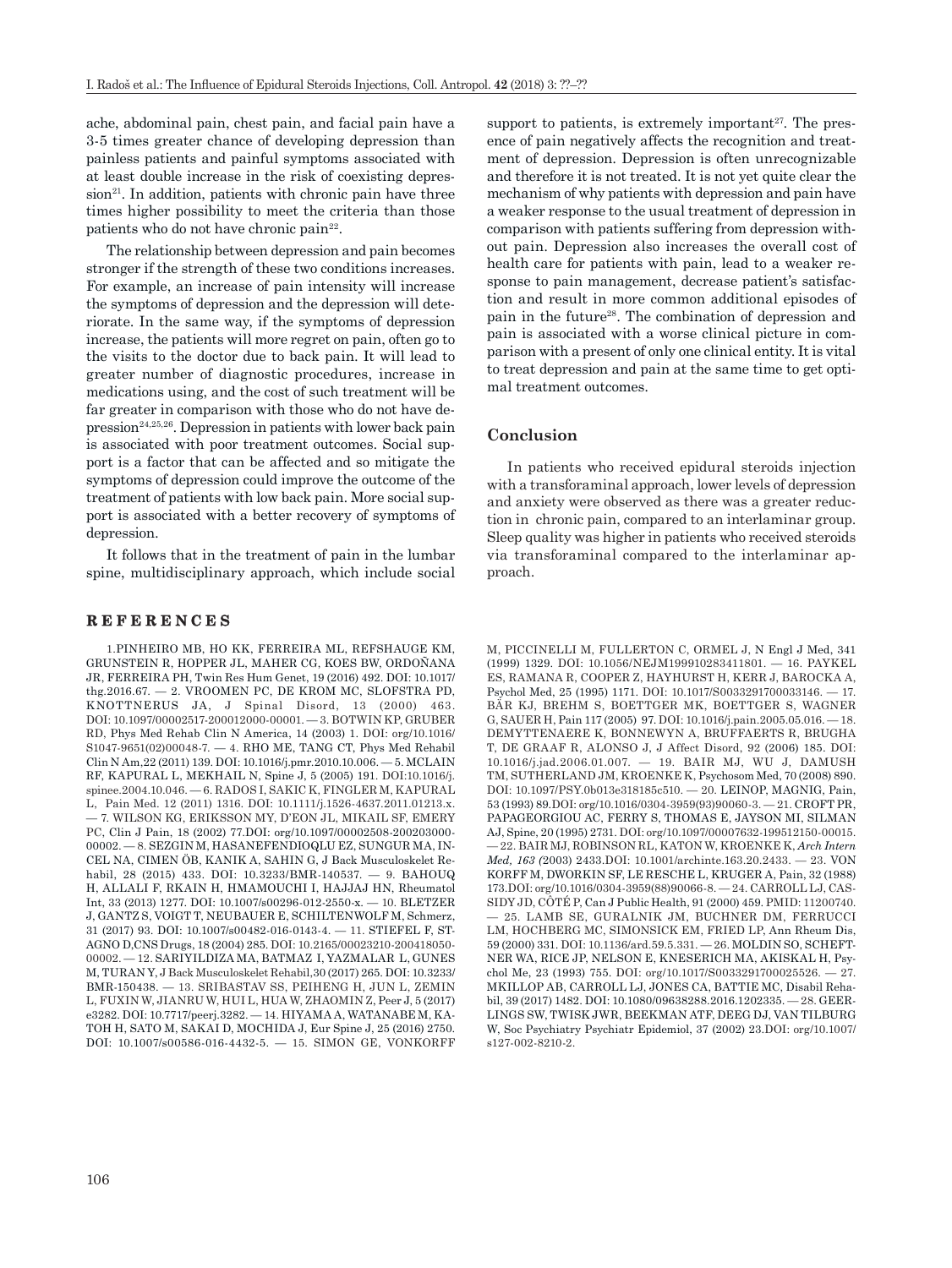#### *I. Radoš*

*Department of Anaesthesiology, Reanimatology and Intensive Care J. J. Strossmayer University, School of Medicine, Osijek, University Hospital Osijek, J. Huttlera 4, 31000 Osijek, Croatia e-mail: [irados11@gmail.com](mailto:irados11@gmail.com)*

# **?????????????????????????**

# **SAŽETAK**

Bol u lumbalnom dijelu kralježnice je povezana sa anksioznošću, depresijom i poremećajem spavanja. Ciljevi ovoga istraživanja su usporediti utjecaj boli kod bolesnika sa boli u lumbalnom dijelu kralježnice na kvalitetu spavanja, te anksioznost i depresiju kod interlaminarne i transforaminalne primjene steroida. Provedena je prospektivna randomizirana studija u KBC Osijek. U studiju je uključeno 70 bolesnika koji su podjeljeni u dvije grupe slučajnim odabirom obzirom na način primjene epiduralnih steroida. Kvaliteta spavanja, anksioznost i depresija su evaluirani "Upitnikom za procjenu spavanja kod kronične boli" i "Bolničkom skalom anksioznosti i depresije (HADS)". Istraživanje je završilo 64 ispitanika od kojih je 41 bila žena (64.1%) i 23 (35.9%) muškaraca. Značajno su niže vrijednosti u procjeni kvalitete spavanja u grupi s interlaminarnim injiciranjem steroida (ANOVA, p=0,030), u odnosu na grupu s transforaminalnim injiciranjem steroida (ANOVA, p=0,002), no nema razlike među skupinama. U obje skupine dolazi do poboljšanja po pitanju anksioznosti i depresije, no samo su kod šestog mjerenja značajno niže vrijednosti procjene HADS upitnikom kod ispitanika iz TF skupine (Mann Whitney test, p=0,025). Unutar TF skupine značajno se smanjuju vrijednosti kod anksioznosti (Friedmanov test,p<0,001) i kod depresije (Friedmanov test, p=0,007). Kod bolesnika koji su steroide primili transforaminalnim u odnosu na interlaminarni pristup zabilježene su niže razine depresije i anksioznosti jer je bilo veće smanjenje boli. Kvaliteta spavanja bila je veća kod bolesnika koji su steroide primili transforaminalnim u odnosu na interlaminarni pristup.